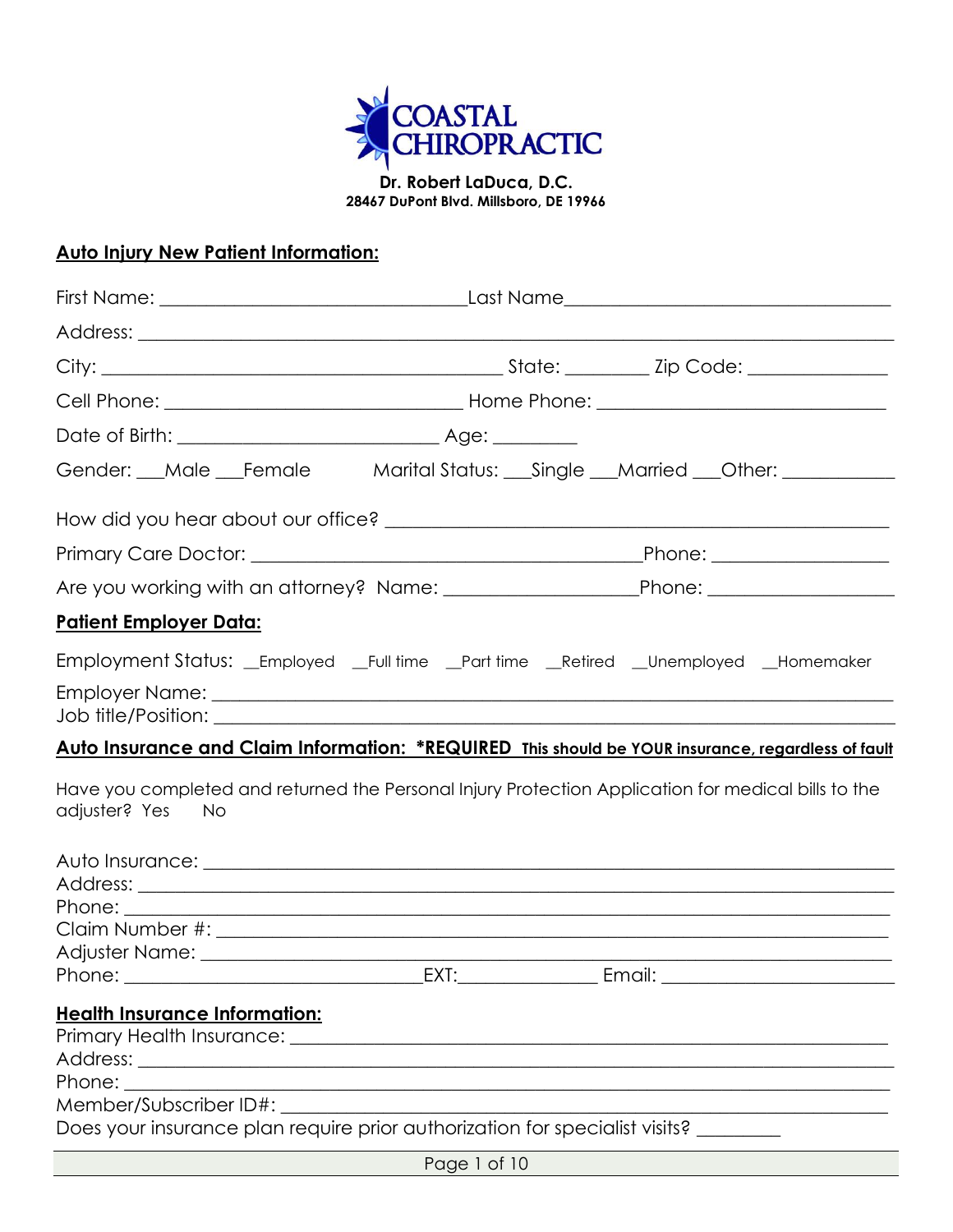### **Patient Symptoms:**

Please mark where your pain/symptoms are:

| Please grade your pain on a scale of 0-10:<br>Circle how frequent the pain is present:                                                        |  |  |  |
|-----------------------------------------------------------------------------------------------------------------------------------------------|--|--|--|
| 0=NO PAIN, 10=EXTREME PAIN                                                                                                                    |  |  |  |
| NECK:<br>0 1 2 3 4 5 6 7 8 9 10<br>Seldom-Intermittent-Frequent-Constant                                                                      |  |  |  |
| Upper/Mid Back: 012345678910<br>Seldom-Intermittent-Frequent-Constant                                                                         |  |  |  |
| Lower Back:<br>012345678910<br>Seldom-Intermittent-Frequent-Constant                                                                          |  |  |  |
| Is the condition getting progressively worse? ___________________________________                                                             |  |  |  |
| Type of pain:                                                                                                                                 |  |  |  |
| __SHARP __DULL __THROBBING __NUMBNESS __ACHING __SHOOTING<br>___BURNING ___TINGLING ___CRAMPING ___STIFNESS ___SWELLING ___OTHER_____________ |  |  |  |
|                                                                                                                                               |  |  |  |
| Activities that are painful to perform:                                                                                                       |  |  |  |
| __SITTING __STANDING __WALKING __BENDING __LYING DOWN __OTHER _________                                                                       |  |  |  |
| What treatments have you already received for your condition?<br>__ MEDICATIONS __PHYSICAL THERAPY __SURGERY                                  |  |  |  |
| Name of other doctors that have treated you for your condition:                                                                               |  |  |  |
| <u> 1989 - Johann Stoff, Amerikaansk politiker (* 1908)</u>                                                                                   |  |  |  |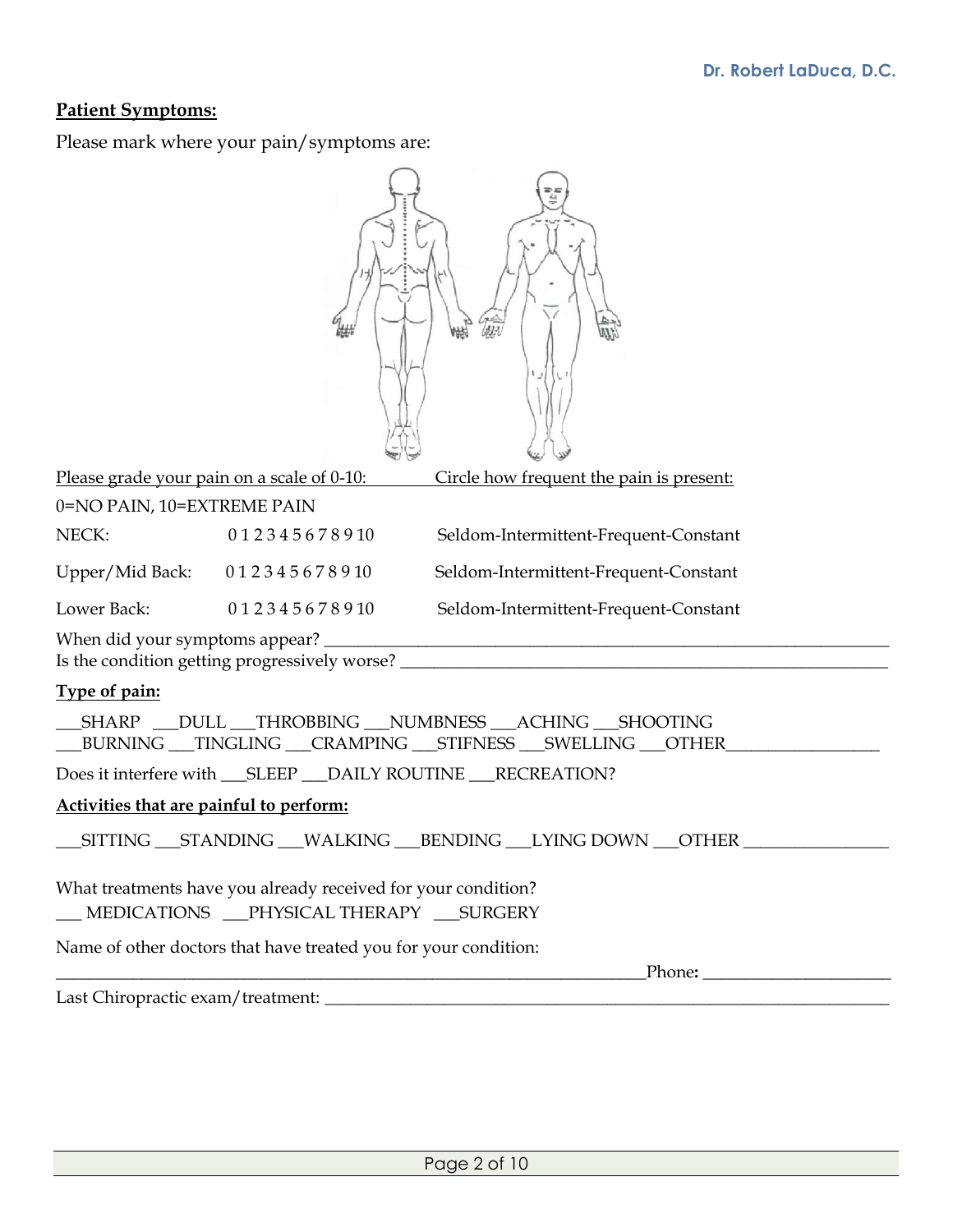|  |  |  |  | <b>Health History:</b> Please check any of the following that you have or have had: |
|--|--|--|--|-------------------------------------------------------------------------------------|
|--|--|--|--|-------------------------------------------------------------------------------------|

| AIDS/HIV                                                                                                                                                                                                                       | Glaucoma                                         | Pacemaker               | Alcoholism                                                                                                                                            | Goiter             | Parkinson's Disease        |
|--------------------------------------------------------------------------------------------------------------------------------------------------------------------------------------------------------------------------------|--------------------------------------------------|-------------------------|-------------------------------------------------------------------------------------------------------------------------------------------------------|--------------------|----------------------------|
| <b>Allergy Shots</b>                                                                                                                                                                                                           | Lupus                                            | Pinched nerve           | Anemia                                                                                                                                                | Gout               | Hepatitis                  |
| Pneumonia                                                                                                                                                                                                                      | Anorexia                                         | <b>Heart Disease</b>    | Polio                                                                                                                                                 | Appendicitis       | <b>Herniated Disc</b>      |
| Prostate Problem                                                                                                                                                                                                               | Arthritis                                        | Hernia                  | Prosthesis                                                                                                                                            | Asthma             | <b>High Blood Pressure</b> |
| Psychiatric Care                                                                                                                                                                                                               | Bleeding disorder                                | Herpes                  | <b>Rheumatoid Arthritis</b>                                                                                                                           | <b>Breast Lump</b> | Kidney Disease             |
| <b>Rheumatic Fever</b>                                                                                                                                                                                                         | <b>Bronchitis</b>                                | High Cholesterol        | Scarlet Fever                                                                                                                                         | Bulimia            | Measles                    |
| <b>STD</b>                                                                                                                                                                                                                     | Cancer                                           | Liver Disease           | Stroke                                                                                                                                                | Cataracts          | Miscarriage                |
| Suicide Attempt                                                                                                                                                                                                                | Migraines                                        | <b>Thyroid Problems</b> | Fibromyalgia                                                                                                                                          | Chicken Pox        | Multiple Sclerosis         |
| Tonsillitis                                                                                                                                                                                                                    | <b>Diabetes</b>                                  | Mononucleosis           | Tuberculosis                                                                                                                                          | Emphysema          | Osteoporosis               |
| Tumors, Growths                                                                                                                                                                                                                | Epilepsy                                         | <b>Mumps</b>            | <b>Typhoid Fever</b>                                                                                                                                  | Fractures          |                            |
| Ulcers                                                                                                                                                                                                                         | Anxiety                                          | Depression              | <b>Bipolar Disorder</b>                                                                                                                               | Shingles           |                            |
| Other: $\_\_$                                                                                                                                                                                                                  |                                                  |                         |                                                                                                                                                       |                    |                            |
| <b>Exercise:</b><br><b>Work Activity:</b><br>__ Sitting ___ Standing ___ Light Labor ___Heavy Labor<br>Habits:                                                                                                                 | None <i>___</i> Occasionally ____Daily ____Heavy |                         | Are you pregnant? Yes No Mo Not Sure Due Date<br>_Smoking; Packs/Day____________Alcohol; Drinks/Week __________ Coffee/caffeine drinks; Cups/Day ____ |                    |                            |
| <b>Previous Injuries:</b> Please include description and dates                                                                                                                                                                 |                                                  |                         |                                                                                                                                                       |                    |                            |
|                                                                                                                                                                                                                                |                                                  |                         |                                                                                                                                                       |                    |                            |
|                                                                                                                                                                                                                                |                                                  |                         |                                                                                                                                                       |                    |                            |
| Broken Bones: The Second Second Second Second Second Second Second Second Second Second Second Second Second Second Second Second Second Second Second Second Second Second Second Second Second Second Second Second Second S |                                                  |                         |                                                                                                                                                       |                    |                            |
|                                                                                                                                                                                                                                |                                                  |                         |                                                                                                                                                       |                    |                            |
|                                                                                                                                                                                                                                |                                                  |                         |                                                                                                                                                       |                    |                            |
|                                                                                                                                                                                                                                |                                                  |                         |                                                                                                                                                       |                    |                            |
| <b>Medications:</b>                                                                                                                                                                                                            |                                                  |                         |                                                                                                                                                       |                    |                            |
|                                                                                                                                                                                                                                |                                                  |                         |                                                                                                                                                       |                    |                            |
|                                                                                                                                                                                                                                |                                                  |                         |                                                                                                                                                       |                    |                            |

### **Family History:**

Please describe any relevant, immediate family history, e.g. cancer, diabetes, heart disease, etc.

**\_\_\_\_\_\_\_\_\_\_\_\_\_\_\_\_\_\_\_\_\_\_\_\_\_\_\_\_\_\_\_\_\_\_\_\_\_\_\_\_\_\_\_\_\_\_\_\_\_\_\_\_\_\_\_\_\_\_\_\_\_\_\_\_\_\_\_\_\_\_\_\_\_\_\_\_\_\_\_\_\_\_\_\_\_\_\_\_\_\_\_\_\_\_\_\_\_\_ \_\_\_\_\_\_\_\_\_\_\_\_\_\_\_\_\_\_\_\_\_\_\_\_\_\_\_\_\_\_\_\_\_\_\_\_\_\_\_\_\_\_\_\_\_\_\_\_\_\_\_\_\_\_\_\_\_\_\_\_\_\_\_\_\_\_\_\_\_\_\_\_\_\_\_\_\_\_\_\_\_\_\_\_\_\_\_\_\_\_\_\_\_\_\_\_\_\_ \_\_\_\_\_\_\_\_\_\_\_\_\_\_\_\_\_\_\_\_\_\_\_\_\_\_\_\_\_\_\_\_\_\_\_\_\_\_\_\_\_\_\_\_\_\_\_\_\_\_\_\_\_\_\_\_\_\_\_\_\_\_\_\_\_\_\_\_\_\_\_\_\_\_\_\_\_\_\_\_\_\_\_\_\_\_\_\_\_\_\_\_\_\_\_\_\_\_**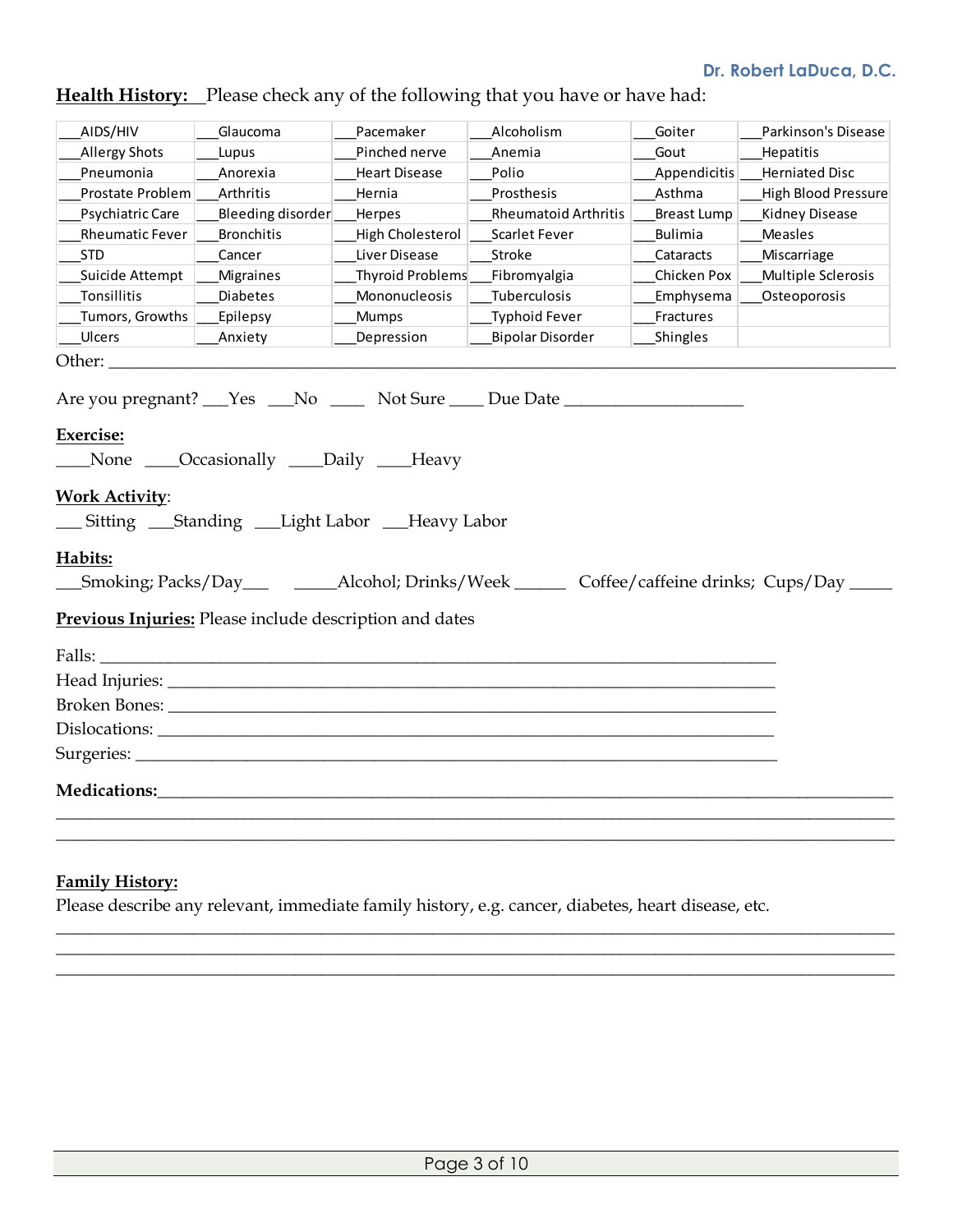## **Accident Information:**

| Where were you seated? ________________________<br>Were EMT's at the scene? Yes___ No<br>What state did the accident occurred in: Delaware___ Other (name) _______                                                                                                                                      | Did the police arrive?  Yes___ No___<br>Was an accident report completed? Yes___ No___ |  |
|---------------------------------------------------------------------------------------------------------------------------------------------------------------------------------------------------------------------------------------------------------------------------------------------------------|----------------------------------------------------------------------------------------|--|
| Year and Model of Car: ___________________                                                                                                                                                                                                                                                              |                                                                                        |  |
| Type of Car: Compact___ Mid-Size___ Full Size___ Compact Truck: ___ Full Truck___ Minivan___ Full Size Van___<br>Small SUV___ Large SUV___ Motorcycle___ Motor Home___ Bicycle___ Other_________________                                                                                                |                                                                                        |  |
| Other Vehicle: Compact___ Mid-Size____ Full Size___ Compact Truck___ Full Truck___ Minivan___ Full Size Van___<br>Small SUV___ Large SUV___ Motorcycle___ Motor Home___ Bicycle___ Other_________________                                                                                               |                                                                                        |  |
| Visibility at time of accident: Poor___ Fair___ Good___ Clear___ Other_____________________________                                                                                                                                                                                                     |                                                                                        |  |
| Conditions at time of accident: lcy____Rainy____Foggy____Wet___Clear____Dark____Snowing___Other:__________                                                                                                                                                                                              |                                                                                        |  |
| What was your vehicle doing just prior to the accident?                                                                                                                                                                                                                                                 |                                                                                        |  |
| Stopped at a red light <sub>___</sub> __ At a complete stop____ Slowing down to stop ____ Increasing speed ____ Changing lanes____                                                                                                                                                                      |                                                                                        |  |
| Merging into traffic___ Traveling at a constant speed___ Backing up ___                                                                                                                                                                                                                                 |                                                                                        |  |
| Traveling at an approximate speed of:<br>Stopped _____ Speed Unknown _____ Moving very slowly (less than 15 mph) ____ Moving slowly (up to 25 mph) ___<br>Moving at a moderate speed (up to 40 mph) ____ Moving at an increased speed (up to 65 mph) ___<br>Moving at an excessive speed (> 65 mph) ___ |                                                                                        |  |
| Who hit who?                                                                                                                                                                                                                                                                                            |                                                                                        |  |
| You were struck by another vehicle _____ You struck another vehicle _____ You struck a stationary object____<br>You were struck by another vehicle and forced into another vehicle_____ other:________________________________                                                                          |                                                                                        |  |
| What was your vehicle's point of impact?<br>Front___ Rear___ Right Side___ Left Side___ Right Front___ Left Front___ Right Rear___ Left Rear___                                                                                                                                                         |                                                                                        |  |
| Type of accident:<br>Head on collision ___ Broad side collision ____ Rear end Collision ___ Front impact, rear ended car in front ___                                                                                                                                                                   |                                                                                        |  |
| What was other vehicle doing just prior to the accident?                                                                                                                                                                                                                                                |                                                                                        |  |
| Not Sure Stopped at a red light ______ At a complete stop ______ Slowing down to stop ______ Increasing speed _____                                                                                                                                                                                     |                                                                                        |  |
| Changing lanes_____ Merging into traffic_____ Traveling at a constant speed_____ Backing up ____                                                                                                                                                                                                        |                                                                                        |  |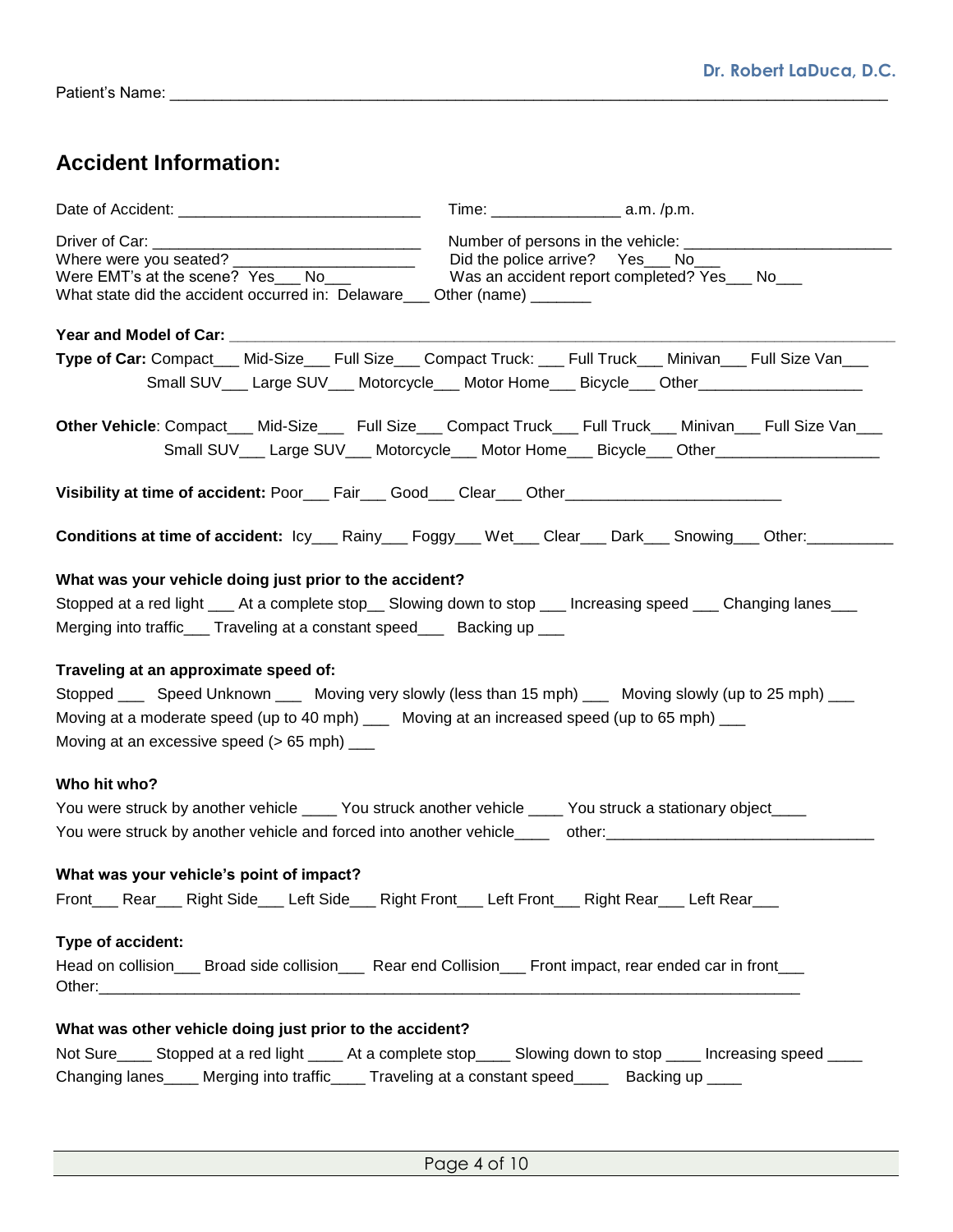### **Traveling at an approximate speed of:**

| Speed Unknown _____ Stopped _____ Moving very slowly (less than 15 mph) ____ Moving slowly (up to 25 mph) ___        |  |  |  |  |
|----------------------------------------------------------------------------------------------------------------------|--|--|--|--|
| Moving at a moderate speed (up to 40 mph) __ Moving at an increased speed (up to 65 mph) __                          |  |  |  |  |
| Moving at an excessive speed ( $> 65$ mph) $\_\_$                                                                    |  |  |  |  |
|                                                                                                                      |  |  |  |  |
| What was their vehicle's point of impact?                                                                            |  |  |  |  |
| Front___ Rear___ Right Side___ Left Side___ Right Front___ Left Front___ Right Rear___ Left Rear___                  |  |  |  |  |
|                                                                                                                      |  |  |  |  |
| Were you wearing seat restraints?                                                                                    |  |  |  |  |
| Full lap and shoulder restraint___ Lap restraint only___ Shoulder restraint only___ I was not wearing a restraint___ |  |  |  |  |
| What position was your vehicle's headrest in?                                                                        |  |  |  |  |
| Lowest position___ Middle position ___Highest position___ No headrest in vehicle___ Not Sure___                      |  |  |  |  |
|                                                                                                                      |  |  |  |  |
| Did your seat break? Yes__No__<br>Did your vehicle's air bags deploy? Yes___ No___                                   |  |  |  |  |
| Were you prepared for the impact?                                                                                    |  |  |  |  |
| Came as a complete surprise___ Aware and braced for impact___ Aware but not braced for impact___ Not sure___         |  |  |  |  |
|                                                                                                                      |  |  |  |  |
| What position was your head and neck at the time of the accident?                                                    |  |  |  |  |
| Straight forward_____ Looking down_____ Head turned right_____ Head turned left____ Turned around___                 |  |  |  |  |
|                                                                                                                      |  |  |  |  |
|                                                                                                                      |  |  |  |  |
| What happened to your body at the moment of impact?                                                                  |  |  |  |  |
| Body was tensed for impact_____ Body whipped forward/backward____ Body torqued and twisted___                        |  |  |  |  |
| Body was thrown over seat____ Body was thrown from vehicle____ Body was pinned in vehicle___                         |  |  |  |  |
|                                                                                                                      |  |  |  |  |
|                                                                                                                      |  |  |  |  |
|                                                                                                                      |  |  |  |  |
|                                                                                                                      |  |  |  |  |
| Did any part of your head or body strike any part of the vehicle? Yes___ No___ If yes, describe:______________       |  |  |  |  |
|                                                                                                                      |  |  |  |  |
| What was your mental/emotional state immediately following the accident?                                             |  |  |  |  |
| Unconscious___ Disoriented___ Shaken up___ Shaken up & Disoriented___ Dazed___ Dizzy___ Other:___________            |  |  |  |  |
|                                                                                                                      |  |  |  |  |
| Were any personal items or clothing such as glasses, hat, etc. thrown about the vehicle?                             |  |  |  |  |
|                                                                                                                      |  |  |  |  |
|                                                                                                                      |  |  |  |  |
| Did you have any cuts or bruises from the accident? Yes_ No_                                                         |  |  |  |  |
|                                                                                                                      |  |  |  |  |
|                                                                                                                      |  |  |  |  |
| Did you feel any pain immediately after the accident? Yes_ No_                                                       |  |  |  |  |
|                                                                                                                      |  |  |  |  |
|                                                                                                                      |  |  |  |  |
|                                                                                                                      |  |  |  |  |
|                                                                                                                      |  |  |  |  |
|                                                                                                                      |  |  |  |  |
|                                                                                                                      |  |  |  |  |

Page 5 of 10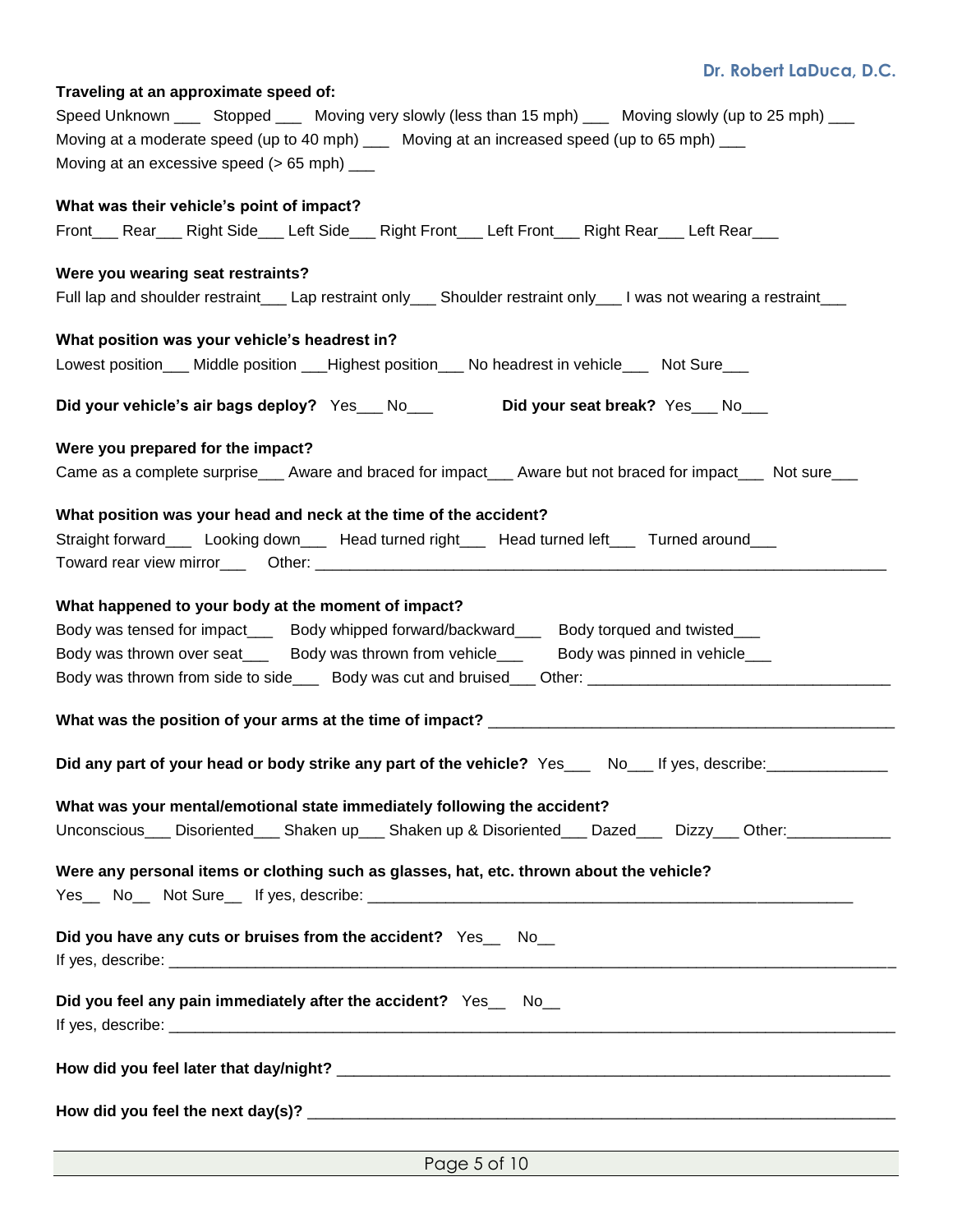| How much property damage to your vehicle?                                                                                  |  |  |  |
|----------------------------------------------------------------------------------------------------------------------------|--|--|--|
| Minor___ Moderate___ Extensive___ Totaled___ Vehicle was towed from scene ___                                              |  |  |  |
| Did you receive medical attention at the scene of the accident? Yes_ No_                                                   |  |  |  |
| Where did you go immediately following the accident?                                                                       |  |  |  |
| Taken to hospital by ambulance___ Driven to hospital___ Drove to hospital___ Home___ Medical doctor___ Resumed             |  |  |  |
|                                                                                                                            |  |  |  |
| If you went to the hospital, when did you go?                                                                              |  |  |  |
| Same day ______ Next day _______ Several days later _____ 1 Week later _____ Several weeks later _____ Other _____________ |  |  |  |
| What was done at the hospital?                                                                                             |  |  |  |
|                                                                                                                            |  |  |  |
|                                                                                                                            |  |  |  |
|                                                                                                                            |  |  |  |
|                                                                                                                            |  |  |  |
| Were you admitted? Yes__ No__                                                                                              |  |  |  |
| Where recommendations made? Yes___ No___                                                                                   |  |  |  |
| If yes, what follow up was recommended: Primary care doctor___ Physical therapy___                                         |  |  |  |
|                                                                                                                            |  |  |  |
|                                                                                                                            |  |  |  |
| Describe treatment/recommendations/prescriptions:                                                                          |  |  |  |
|                                                                                                                            |  |  |  |
|                                                                                                                            |  |  |  |
|                                                                                                                            |  |  |  |
| Describe treatment/recommendations/prescriptions:                                                                          |  |  |  |
|                                                                                                                            |  |  |  |
|                                                                                                                            |  |  |  |
| Describe treatment/recommendations/prescriptions:                                                                          |  |  |  |
|                                                                                                                            |  |  |  |
|                                                                                                                            |  |  |  |
|                                                                                                                            |  |  |  |
|                                                                                                                            |  |  |  |
| Have you missed time from work? Yes___ No___                                                                               |  |  |  |
|                                                                                                                            |  |  |  |
|                                                                                                                            |  |  |  |
| Have you returned to work yet? Yes___ No___                                                                                |  |  |  |
|                                                                                                                            |  |  |  |
|                                                                                                                            |  |  |  |

Page 6 of 10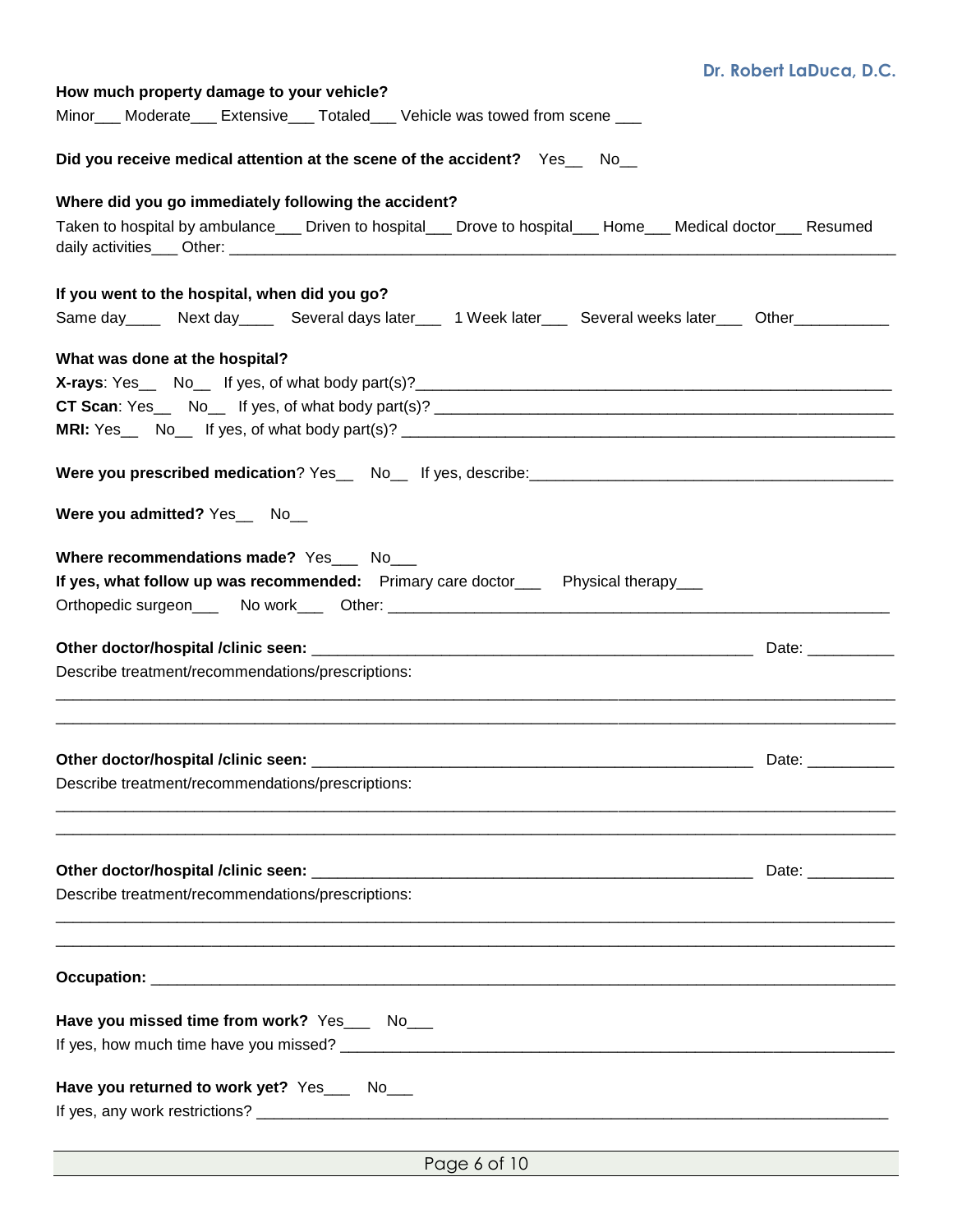**Have you ever had the same or similar condition or symptoms prior to this accident?** Yes\_\_\_ No\_\_\_ If yes, describe:

\_\_\_\_\_\_\_\_\_\_\_\_\_\_\_\_\_\_\_\_\_\_\_\_\_\_\_\_\_\_\_\_\_\_\_\_\_\_\_\_\_\_\_\_\_\_\_\_\_\_\_\_\_\_\_\_\_\_\_\_\_\_\_\_\_\_\_\_\_\_\_\_\_\_\_\_\_\_\_\_\_\_\_\_\_\_\_\_\_\_\_\_\_\_\_\_\_

 $\Box$ \_\_\_\_\_\_\_\_\_\_\_\_\_\_\_\_\_\_\_\_\_\_\_\_\_\_\_\_\_\_\_\_\_\_\_\_\_\_\_\_\_\_\_\_\_\_\_\_\_\_\_\_\_\_\_\_\_\_\_\_\_\_\_\_\_\_\_\_\_\_\_\_\_\_\_\_\_\_\_\_\_\_\_\_\_\_\_\_\_\_\_\_\_\_\_\_\_ \_\_\_\_\_\_\_\_\_\_\_\_\_\_\_\_\_\_\_\_\_\_\_\_\_\_\_\_\_\_\_\_\_\_\_\_\_\_\_\_\_\_\_\_\_\_\_\_\_\_\_\_\_\_\_\_\_\_\_\_\_\_\_\_\_\_\_\_\_\_\_\_\_\_\_\_\_\_\_\_\_\_\_\_\_\_\_\_\_\_\_\_\_\_\_\_\_  $\Box$ 

**Please describe any prior trauma or accidents and any residuals:**

# **Activities of Daily Living**

Mark all of the below functions that you are unable to perform or are having difficulty performing due to each of the conditions indicated above.

| <b>Personal Care:</b><br>Eating __ Dressing __ Grooming/Hygiene __ Bathing __ Eliminating __              |
|-----------------------------------------------------------------------------------------------------------|
|                                                                                                           |
| <b>Communication:</b>                                                                                     |
| Hearing __ Speaking __ Reading __ Writing __ Using a keyboard __                                          |
| <b>Activity:</b>                                                                                          |
| Sleeping Gtanding Cullusting Culting Running Culting Culting Attawy lifting Attandium<br>lifting $\equiv$ |
| Light lifting __ Lifting weights __ Having sex __ During sports __ Working around the house __            |
|                                                                                                           |
| Sensory:                                                                                                  |
| Hearing Geeing Feeling Tasting Smelling Additional Info: Communication                                    |
| <b>Recreation/Travel:</b>                                                                                 |
| Driving a car __ Riding in a car __ Riding in a boat __ Traveling in an airplane __                       |
|                                                                                                           |
| <b>Social Activities:</b>                                                                                 |
| Participating in group activities __ Speaking in public __ Emotional Stability __                         |
|                                                                                                           |
|                                                                                                           |
|                                                                                                           |
|                                                                                                           |
|                                                                                                           |
|                                                                                                           |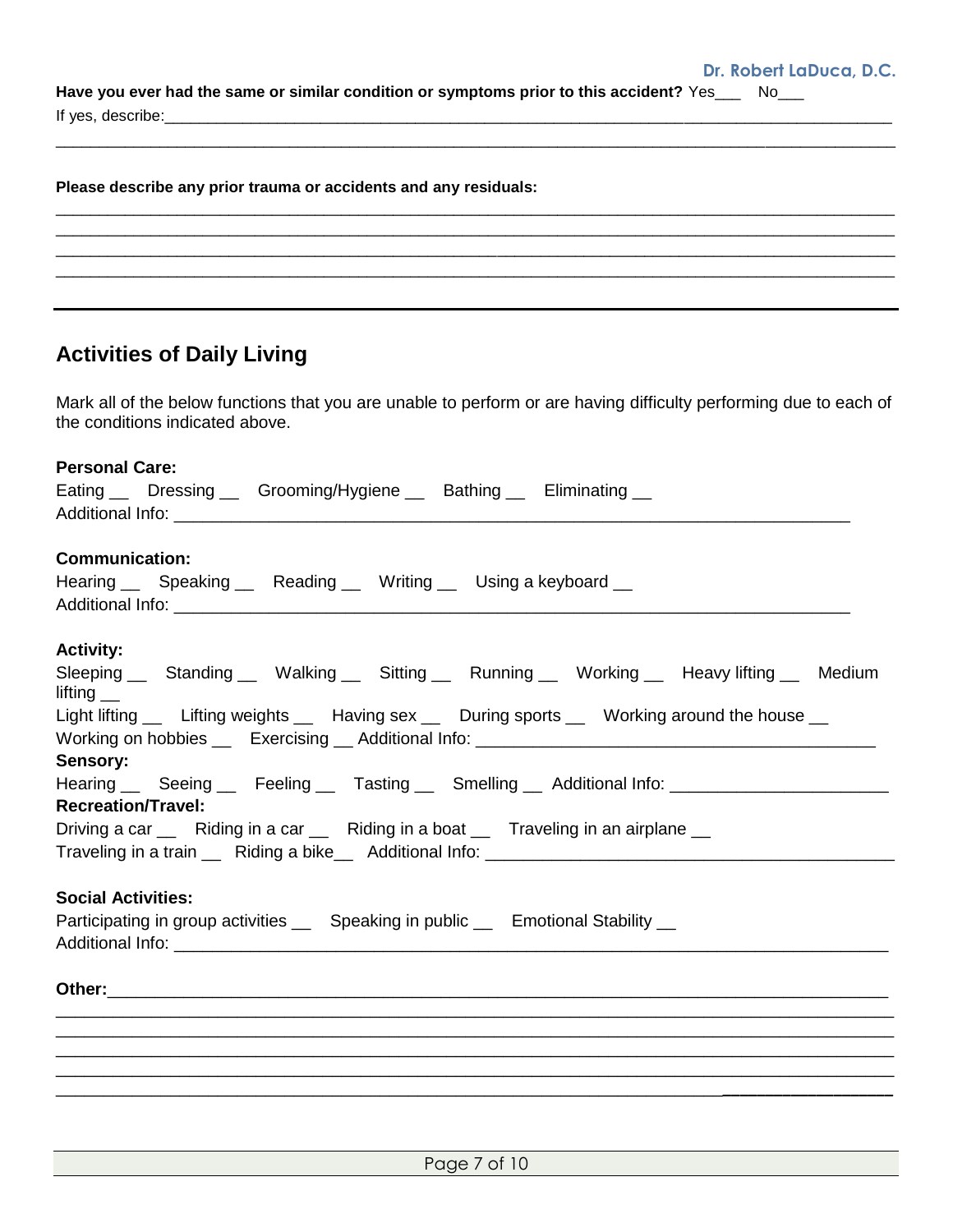# **COASTAL CHIROPRACTIC AUTHORIZATION FORM**

PATIENT NAME

#### **RELEASE OF INFORMATION**

I HEREBY AUTHORIZE COASTAL CHIROPRACTIC TO REALEASE MEDICAL AND FINANCIAL DATA TO MY INSURANCE CARRIERS, OTHER MEDICAL FACILITEIS AND ATTORNEY(S).

### **RESPONSIBILITY OF BILL**

#### **THE UNDERSIGNED HEREBY ACCEPTS FULL FINANCIAL RESPONSIBILITY FOR CHARGES AND SERVICES RENDERED REGARDLESS OF INSURANCE COVERAGE**.

THE UNDERSIGNED UNDERSTANDS THAT SERVICES ARE RENDERED AND CHARGED TO YOU (THE PATIENT) AND NOT TO YOUR INSURANCE COMPANY. COASTAL CHIROPRACTIC DOES NOT ACCEPT TOTAL RESPONSIBILITY FOR COLLECTING AN INSURANCE CLAIM OR NEGOTIATING A DISPUTED SETTLEMENT. IT IS THE FINANCIAL OBLIGATION OF THE UNDERSIGNED TO BE RESPONSIBLE FOR ANY CHARGES OR SERVICES NOT COVERED BY INSURANCE FOR WHICH PAYMENT IS DENIED THROUGH ANY UTILIZATION REVIEW OR PRE-CERTIFICATION PROCEDURES, OR ANY REMAINING BALANCE UPON COMPLETION OF A SETTLEMENT. THE UNDERSIGNED ALSO AGREES THAT THIS OBLIGATION SHALL EXIST REGARDLESS OF PRIVATE CONTRACTUAL AGREEMENT BETWEEN THE PATIENT AND ANY INSURANCE CARRIER, ATTORNEY OR THIRD PARTY NOT SIGNING THIS AGREEMENT.

### **CONSENT FOR TREATMENT OF A MINOR CHILD**

CONSENT IS HEREBY GIVEN BY THE UNDERSINGED FOR CHIROPRACTIC TREATMENT, X-RAYS AND DIAGNOSTIC STUDIES AS ORDERED BY THE DOCTORS AND THERAPIES (THERAPEUTIC MASSAGE, ELECTRICAL STIMULATION, ICE/HEAT THERAPY, HYDRO-THERAPY, THERAPEUTIC EXERCISES) PERFORMED BY THE TECHNICAL STAFF OF COASTAL CHIROPRACTIC. THE UNDERSIGNED STATES THAT HE/SHE IS THE PATIENT'S LEGAL GUARDIAN**.**

### **AUTHORIZATION FOR PAYMENT OF INSURANCE BENEFITS TO PROVIDER**

I HEREBY IRREVOCABLY AUTHORIZE PAYMENT OF MY MEDICAL BENEFITS OTHERWISE PAYABLE TO ME TO BE MADE PAYABLE AND MAILED DIRECTLY TO COASTAL CHIROPRACTIC FOR PROFESSIONAL SERVICES RENDERED. NO OTHER THIRD PARTY, INCLUDING MY ATTORNEY, SHOULD RECEIVE PAYMENT OF MY BILLS EXCEPT THIS OFFICE FOR THE REMAINDER OF THIS CLAIM. IT WILL BE ASSUMED AND RELIED UPON THAT THE INSURANCE CARRIER HAS AGREED TO AND ACKNOWLEDGED MEDICAL COVERAGE AND WILL SEND PAYMENT DIRECTLY TO THIS OFFICE.

**PATIENT OR GUARDIAN'S SIGNATURE RELATIONSHIP TO PATIENT DATE**

\_\_\_\_\_\_\_\_\_\_\_\_\_\_\_\_\_\_\_\_\_\_\_\_\_\_\_\_\_\_\_\_\_\_\_\_\_\_\_\_\_\_\_\_\_\_\_\_\_\_\_\_\_\_\_\_\_\_\_\_\_\_\_\_\_\_\_\_\_\_\_\_\_\_\_\_\_\_\_\_\_\_\_\_\_\_\_\_\_\_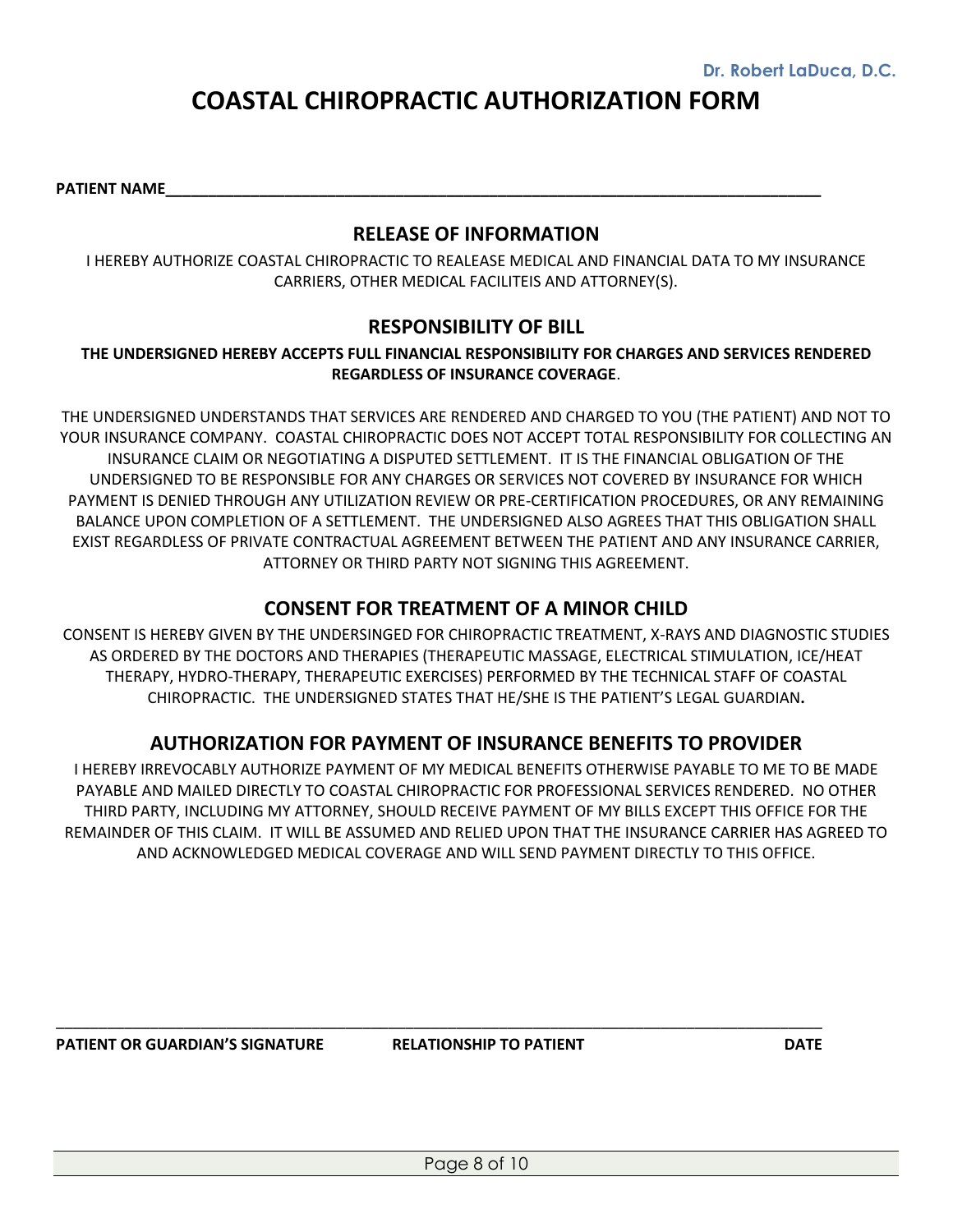

 28467 Dupont Boulevard Millsboro, DE 19966 Phone 302-933-0700 Fax 302-933-0800

# **Release of Medical Records**

| Date of Birth: $\frac{1}{\sqrt{1-\frac{1}{2}}}\frac{1}{\sqrt{1-\frac{1}{2}}}\frac{1}{\sqrt{1-\frac{1}{2}}}\frac{1}{\sqrt{1-\frac{1}{2}}}\frac{1}{\sqrt{1-\frac{1}{2}}}\frac{1}{\sqrt{1-\frac{1}{2}}}\frac{1}{\sqrt{1-\frac{1}{2}}}\frac{1}{\sqrt{1-\frac{1}{2}}}\frac{1}{\sqrt{1-\frac{1}{2}}}\frac{1}{\sqrt{1-\frac{1}{2}}}\frac{1}{\sqrt{1-\frac{1}{2}}}\frac{1}{\sqrt{1-\frac{1}{2}}}\frac{1}{\sqrt{1-\frac{1$ |                                                                                     |                        |
|-------------------------------------------------------------------------------------------------------------------------------------------------------------------------------------------------------------------------------------------------------------------------------------------------------------------------------------------------------------------------------------------------------------------|-------------------------------------------------------------------------------------|------------------------|
| records, or those requested concerning the dates of treatment on or about<br>to Coastal Chiropractic, LLC.                                                                                                                                                                                                                                                                                                        |                                                                                     | to release all medical |
| Please Fax the following requested information to: 302-933-0800                                                                                                                                                                                                                                                                                                                                                   |                                                                                     |                        |
| IMAGING ONLY: X-Ray, MRI, CT Scans only (unless otherwise requested below)                                                                                                                                                                                                                                                                                                                                        |                                                                                     |                        |
|                                                                                                                                                                                                                                                                                                                                                                                                                   |                                                                                     |                        |
| I understand that this request for release of information stands effective for 120 days. This request may be revoked<br>at any time but is not retroactive for requests that have been complied within good faith. This authorization may be                                                                                                                                                                      | revoked by written request to an authorized representative of Coastal Chiropractic. |                        |
| X                                                                                                                                                                                                                                                                                                                                                                                                                 |                                                                                     |                        |
| <b>Patient's Signature</b>                                                                                                                                                                                                                                                                                                                                                                                        | <b>Date</b>                                                                         |                        |
| x.                                                                                                                                                                                                                                                                                                                                                                                                                |                                                                                     |                        |
| <b>Signature of Legal Guardian</b>                                                                                                                                                                                                                                                                                                                                                                                | <b>Relationship to Patient</b>                                                      | Date                   |
|                                                                                                                                                                                                                                                                                                                                                                                                                   |                                                                                     |                        |

Disclosure of the specific information for release is limited to the above mentioned recipient only. Federal regulation, 42 CFR Part 2, prohibits the re-disclosure of the enclosed information unless the consent expressly permits further disclosure or the re-disclosure is otherwise permitted under regulations.

Page 9 of 10